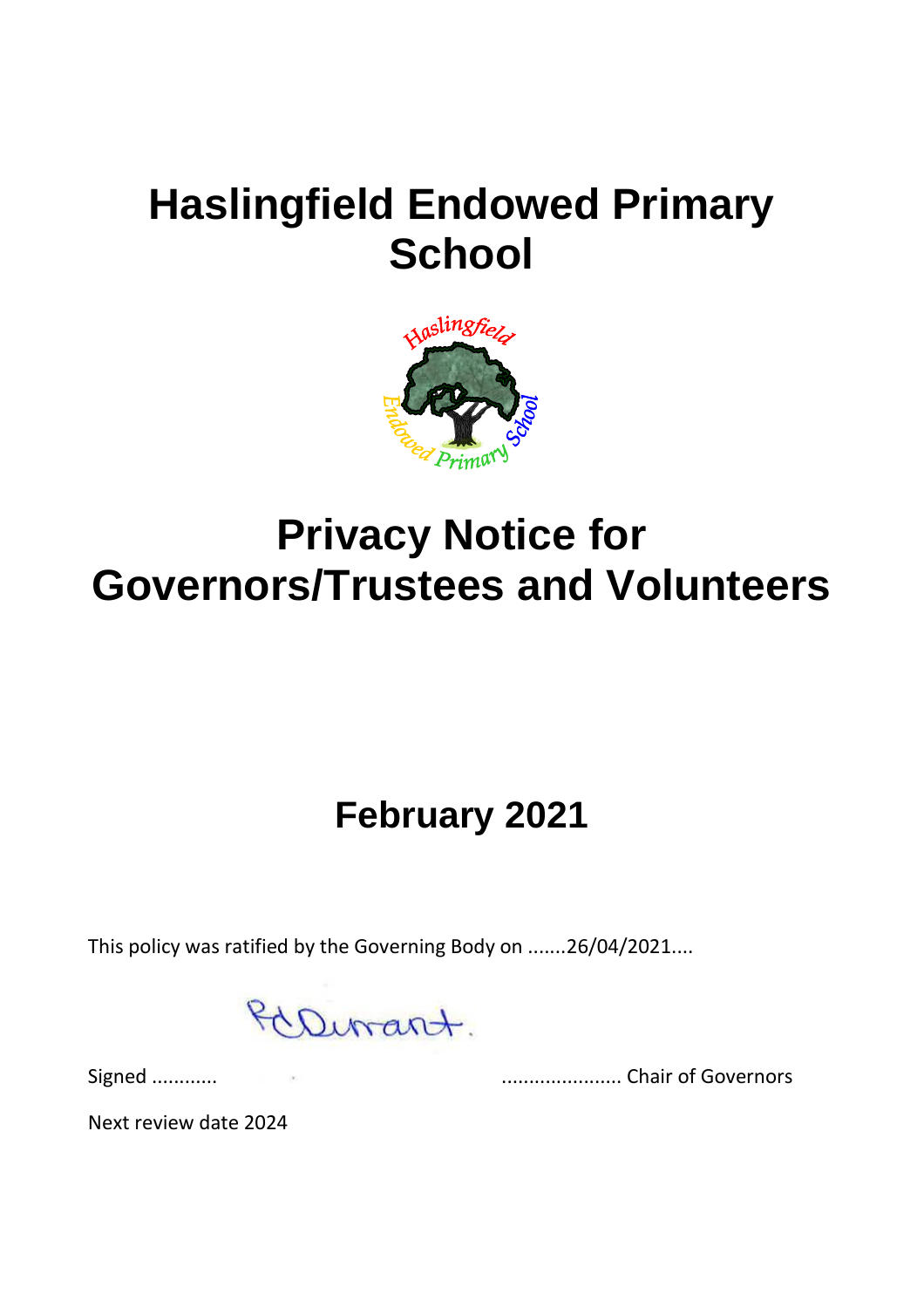### **Privacy notice for Governors / Trustees and other Volunteers**

Under Data Protection Law, individuals have a right to be informed about how Haslingfield Endowed Primary School, High Street, Haslingfield CB23 8QT uses any personal data we hold about them. We comply with this right by providing privacy notices to individuals where we are processing their personal data.

This privacy notice explains how we collect, store and use personal data about individuals working with the school in a voluntary capacity, including Governors and Trustees.

We, Haslingfield School are the 'Data Controller' for the purposes of Data Protection law.

Our Data Protection Officer is [The ICT Service](https://theictservice.org.uk/service/gdpr-dpo-service/) (see 'Complaints' / 'Contact us' below).

#### **The personal data we hold:**

We process data relating to those volunteering at our school. Personal data that we may collect, use, store and share (when appropriate) about you includes, but is not restricted to:

- Full name and address
- Contact details
- **References**
- Evidence of qualifications
- Employment details
- Information about business and pecuniary interests

We may also collect, store and use information about you that falls into "Special Categories" of more sensitive personal data. This may include information about (where applicable):

- Race, ethnicity, religious beliefs, sexual orientation and political opinions
- Disability and access requirements

#### **Why we use this data:**

The purpose of processing this data is to support the school to:

- Establish and maintain effective governance.
- Meet statutory obligations for publishing and sharing Governors' details.
- Facilitate safe recruitment, as part of our safeguarding obligations towards pupils.
- Undertake equalities monitoring.
- Ensure that appropriate access arrangements can be provided for volunteers who require them.

#### **Our lawful basis for using this data:**

We only collect and use personal information about you when the law allows us to. Most commonly, we use it where we need to:

- Comply with a legal obligation.
- Carry out a task in the public interest.

Less commonly, we may also use personal information about you where: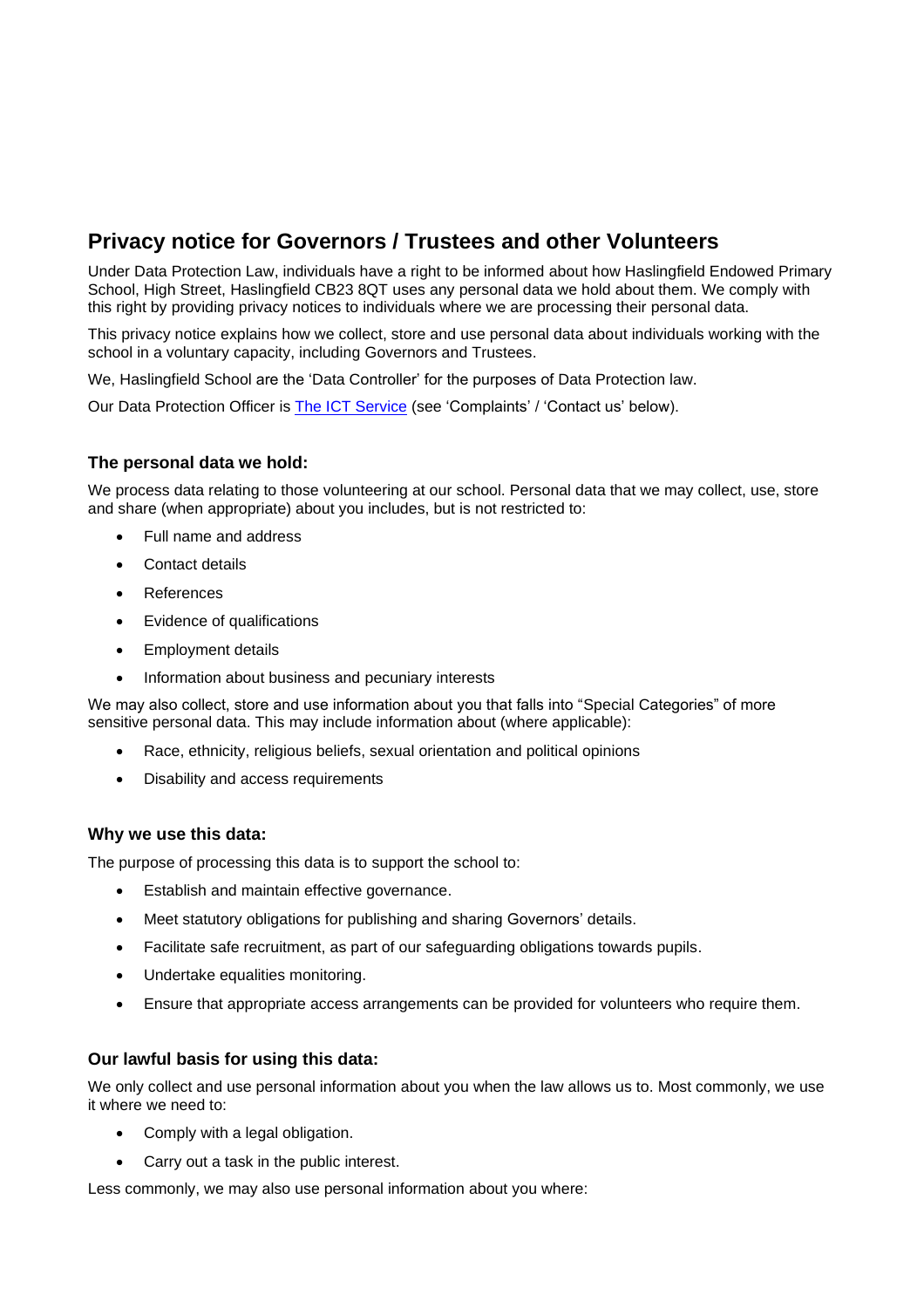- You have given us consent to use it in a certain way.
- We need to protect your vital interests (or someone else's interests).

Where you have provided us with consent to use your data, you may withdraw this consent at any time. We will make this clear when requesting your consent and explain how you go about withdrawing consent if you wish to do so.

Some of the reasons listed above for collecting and using personal information about you overlap, and there may be several grounds which justify our use of your data.

#### **Collecting this information:**

While most of the information we collect from you is mandatory, there is some information that you can choose whether or not to provide to us.

Whenever we seek to collect information from you, we make it clear whether you must provide this information (and if so, what the possible consequences are of not complying), or whether you have a choice.

#### **How we store this data:**

Personal data we collect as part of the job application process is stored in line with Haslingfield School's Data Protection and UK GDPR Policy.

We maintain a file to store personal information about all volunteers. The information contained in this file is kept secure and is only used for purposes directly relevant to your work with the school.

Once your relationship with us has ended, we will retain this file and delete the information in it in accordance with the Retention Schedule set out in the Information and Record Management Society's Toolkit for Schools. This can be found [here](http://irms.org.uk/?page=schoolstoolkit&terms=%22toolkit+and+schools%22) (Maintained Schools).

#### **Data sharing:**

We do not share information about you with any third party without your consent unless the law and our policies allow us to do so.

Where it is legally required, or necessary (and it complies with data protection law) we may share personal information about you with:

- Government departments or agencies to meet our legal obligations to share information about Governors/Trustees.
- Our Local Authority to meet our legal obligations to share certain information with it, such as details of Governors.
- Suppliers and service providers to enable them to provide the service we have contracted them for, such as Governor/Trustee support.
- Professional advisers and consultants.
- Employment and recruitment agencies.
- Police forces, courts.

#### **Transferring data internationally:**

Where we transfer personal data to a country or territory outside the United Kingdom, we will do so in accordance with Data Protection Law.

#### **Use of your personal information for marketing purposes:**

Where you have given us consent to do so, the school may send you marketing information by e-mail or text promoting school events, campaigns, charitable causes or services that may be of interest to you. You can "opt out" of receiving these texts and/or e-mails at any time by clicking on the *"Unsubscribe"* link at the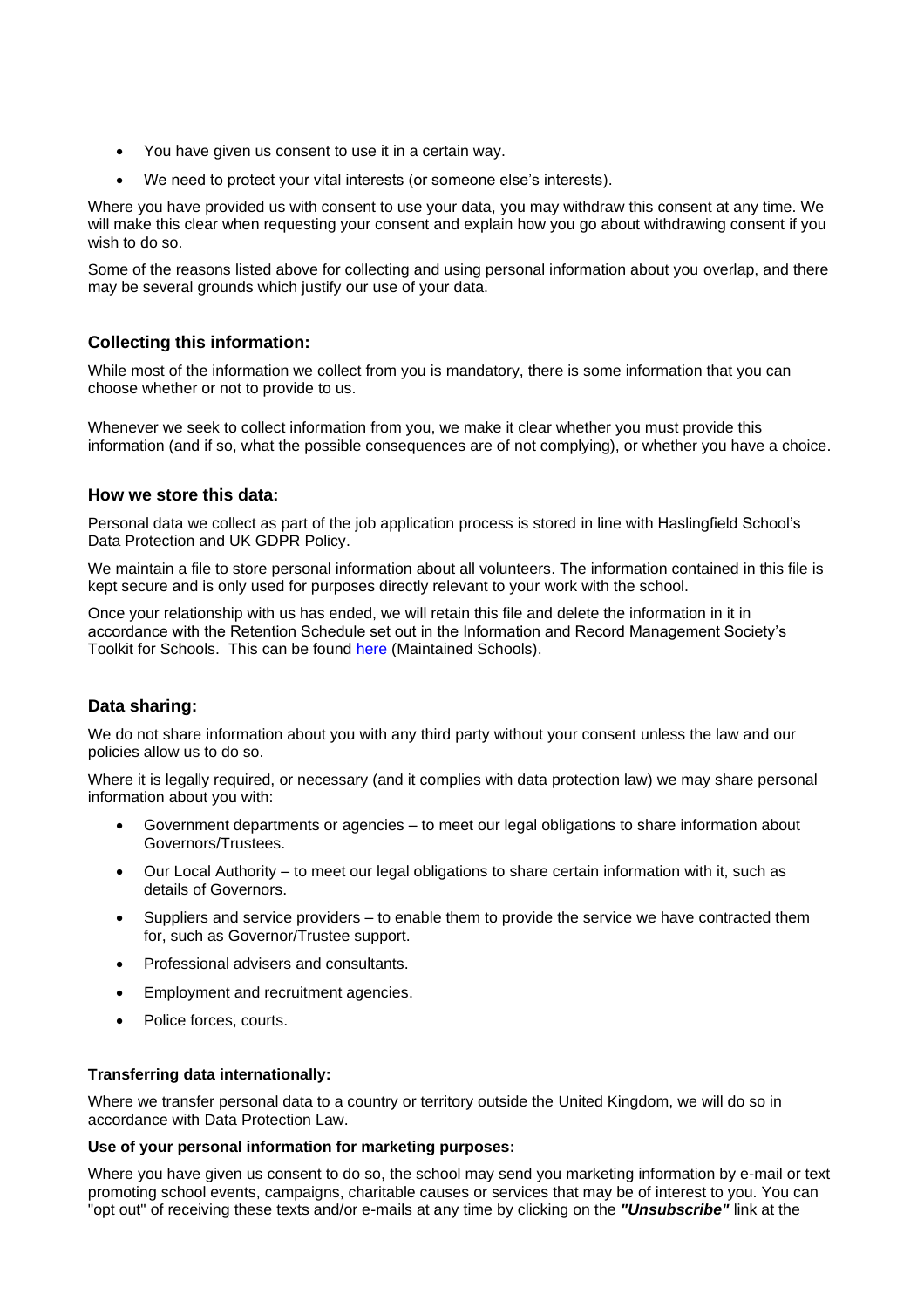bottom of any such communication, or by contacting our school's Data Protection representative (details included in *Your rights* section).

#### **Your rights:**

#### **How to access the personal information we hold about you**

Individuals have a right to make a 'Subject Access Request' to gain access to personal information that we hold about them.

If you make a Subject Access Request, and if we do hold information about you, we will:

- Give you a description of it.
- Tell you why we are holding and processing it, and how long we will keep it for.
- Explain where we got it from, if not from you.
- Tell you who it has been, or will be, shared with.
- Let you know whether any automated decision-making is being applied to the data, and any consequences of this.
- Give you a copy of the information in an intelligible form.

You may also have a right for your personal information to be transmitted electronically to another organisation in certain circumstances.

If you would like to make a request, please contact the School Business Manager.

#### **Your other rights regarding your data**

Under Data Protection Law, individuals have certain rights regarding how their personal data is used and kept safe. You have the right to:

- Object to the use of your personal data if it would cause, or is causing, damage or distress.
- Prevent your data being used to send direct marketing.
- Object to the use of your personal data for decisions being taken by automated means (by a computer or machine, rather than a person).
- In certain circumstances, have inaccurate personal data corrected, deleted or destroyed, or restrict processing.
- Claim compensation for damages caused by a breach of the data protection regulations.

To exercise any of these rights, please contact the School Business Manager.

#### **Complaints:**

We take any complaints about our collection and use of personal information very seriously.

If you think that our collection or use of personal information is unfair, misleading or inappropriate, or have any other concern about our data processing, please raise this with us in the first instance.

To make a complaint, please contact the School Business Manager.

You can also contact our Data Protection Officer:

Donna Flynn at the ICT Service

Email: [dpo@theictservice.org.uk](mailto:dpo@theictservice.org.uk)

Tel: 0300 300 0000 option 1

Address: Speke House, 17 Compass Point Business Park, Stocks Bridge Way, St Ives, Cambs PE27 5JL Alternatively, you can make a complaint to the Information Commissioner's Office:

• Report a concern online at<https://ico.org.uk/concerns/>